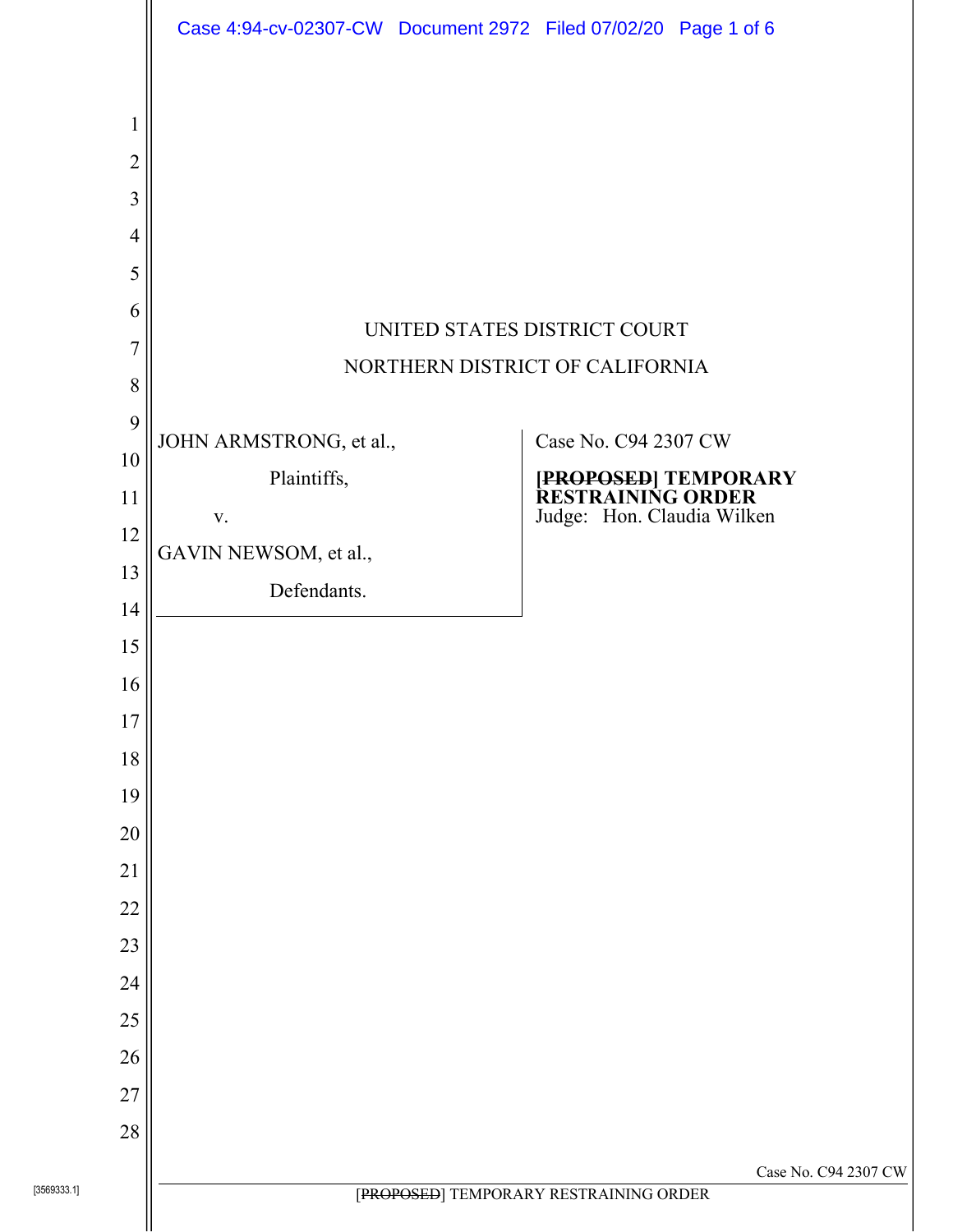1 2 3 4 5 Upon review of Plaintiffs' Notice of Ex Parte Motion and Ex Parte Motion for Temporary Restraining Order, the supporting exhibits, and the entire record in this matter, and good cause appearing, Plaintiffs' Motion for Temporary Restraining Order is GRANTED IN PART AND DEFERRED IN PART. Pursuant to Rule 65 of the Federal Rules of Civil Procedure and Civil Local Rule 65-1, the Court orders as follows:

6 7 8 9 10 11 12 13 14 15 16 17 18 19 20 The Court concludes that Plaintiffs have met their burden of demonstrating: (1) that Plaintiffs have shown a likelihood of success on the merits of their claim that Defendants and their employees have violated the March 17, 2020, order of this Court, Dkt. 2931, and the Americans with Disabilities Act ("ADA") by retaliating against two class members who are currently at the R.J. Donovan Correctional Facility ("RJD") (collectively, the "Witnesses") for their participation in Plaintiffs' motions regarding staff misconduct; (2) that Plaintiffs have shown a likelihood of success on the merits of their claim that continued detention of the Witnesses at RJD is causing and will cause irreparable harm to the Witnesses absent an injunction; (3) that the balance of equities weighs in Plaintiffs' favor; and (4) that the public interest favors issuing an injunction. Winter v. Nat. Res. Def. Council, Inc., 555 U.S. 7, 20 (2008); Stuhlbarg Int'l Sales Co. v. John D. Brush & Co., 240 F.3d 832, 839 n.7 (9th Cir. 2001) (noting that preliminary injunction and temporary restraining order standards are "substantially identical"). Accordingly, a temporary restraining order ("TRO") pursuant to Federal Rule of Civil Procedure 65 and the inherent equitable powers of this Court is warranted.

21 22 23 24 25 26 27 28 1. The Court finds that Plaintiffs have demonstrated that they are likely to show that Defendants and their employees have retaliated against the Witnesses for participating in this lawsuit and for supporting the Motion to Stop Defendants from Assaulting, Abusing and Retaliating Against Incarcerated People with Disabilities at R.J. Donovan Correctional Facility ("RJD Motion"), Dkt. 2922 to 2922-8, and the Motion to Stop Defendants from Assaulting, Abusing and Retaliating Against Incarcerated people with Disabilities ("Statewide Motion" and, collectively with the RJD Motion, the "Motions"), Dkt. 2948 to 2948-6, in violation of this Court's March 17, 2020, order and the ADA. Specifically,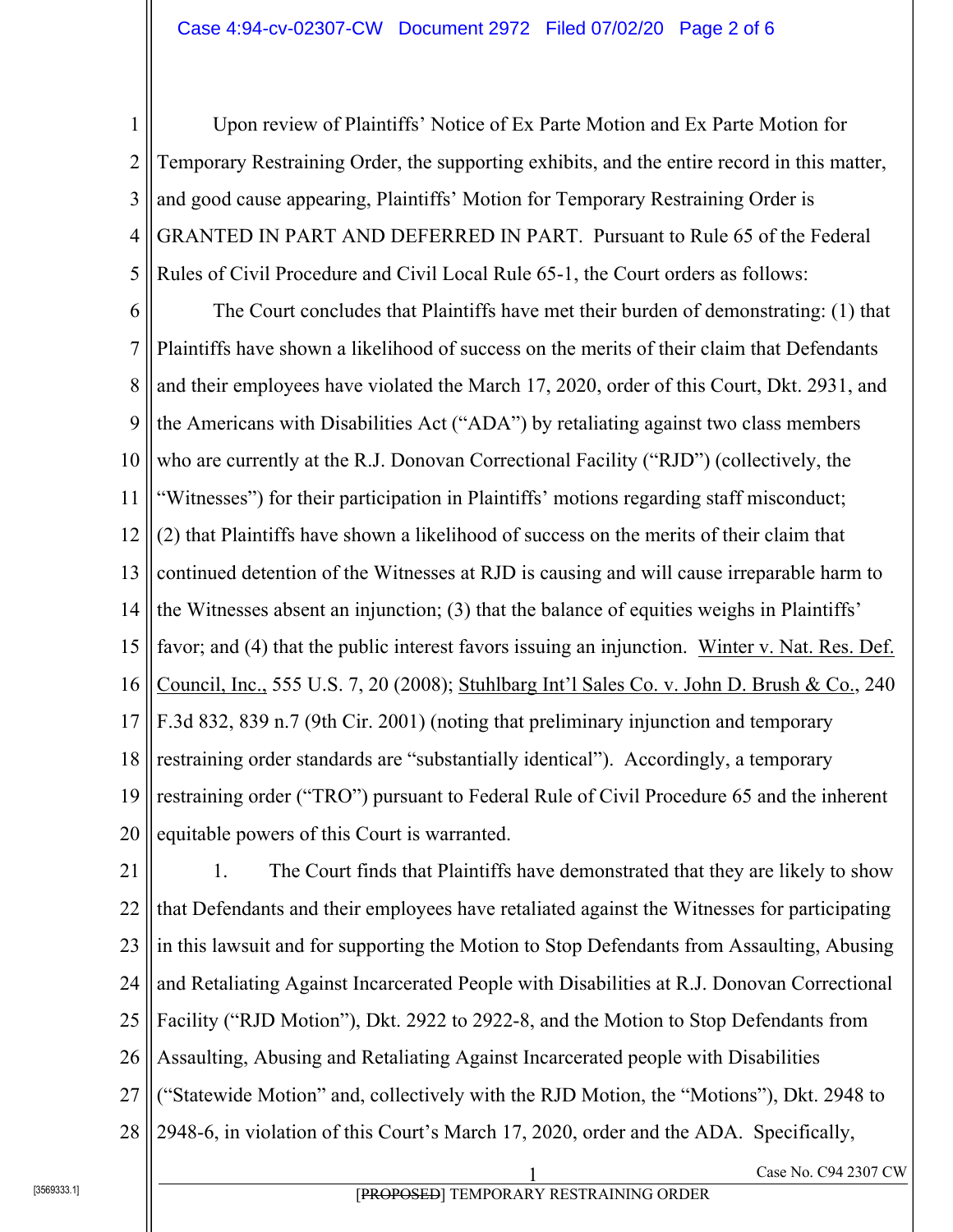1 2 3 4 5 6 Plaintiffs have demonstrated that they are likely to show that Defendants and their employees have violated the provision of the March 17, 2020, order that prohibits "Defendants and their employees . . . from retaliating against the Declarants, Armstrong class members, or incarcerated people at RJD for participating in the [RJD Motion]." Dkt. 2931 at 3. Plaintiffs also have demonstrated that they are likely to show that Defendants and their employees have also violated 42 U.S.C. §§ 12203(a) and (b).

7 8 9 10 11 12 13 14 15 16 17 18 2. The Court further finds that Plaintiffs have demonstrated that they are likely to show that Defendants and their employees have been unable or unwilling to address the safety concerns of the Witnesses in their current housing placements at RJD. In light of the death of a previous witness who submitted a declaration in support of the RJD Motion who was housed in the same unit as the Witnesses are currently, as well as the June 17, 2020, assault on one of the two Witnesses and the incidents of retaliation described in the declarations of the Witnesses and another witness, Plaintiffs have demonstrated that they are likely to show that the Witnesses' lives will remain in danger and their future participation as witnesses in this dispute will be jeopardized; that the Witnesses have already faced violent retaliation for participating in the Motions and reporting officer misconduct; and that the Witnesses have a credible fear that RJD is an extremely dangerous place for those who report misconduct.

19 20 21 22 23 24 25 26 27 28 3. The Court finds that the balance of equities weighs heavily in the Witnesses' favor and that there is little burden on Defendants to protect the Witnesses. Defendants have pre-existing federal and state duties to keep all incarcerated people safe from staff misconduct. See U.S. Const., Amend. 8; Farmer v. Brennan, 511 U.S. 825, 834, 847 (1994); Cal. Code Regs., Tit. 15 § 3270 ("The requirement of custodial security and of staff, inmate and public safety must take precedence over all other consideration in the operation of all the programs and activities of the institutions of the department."); Cal. Code Regs., Tit. 15 § 3271 ("Every employee, regardless of his or her assignment, is responsible for the safe custody of the inmates confined in the institutions of the department."); CDCR Dep't Operations Manual § 130101.3 ("CDCR employees have a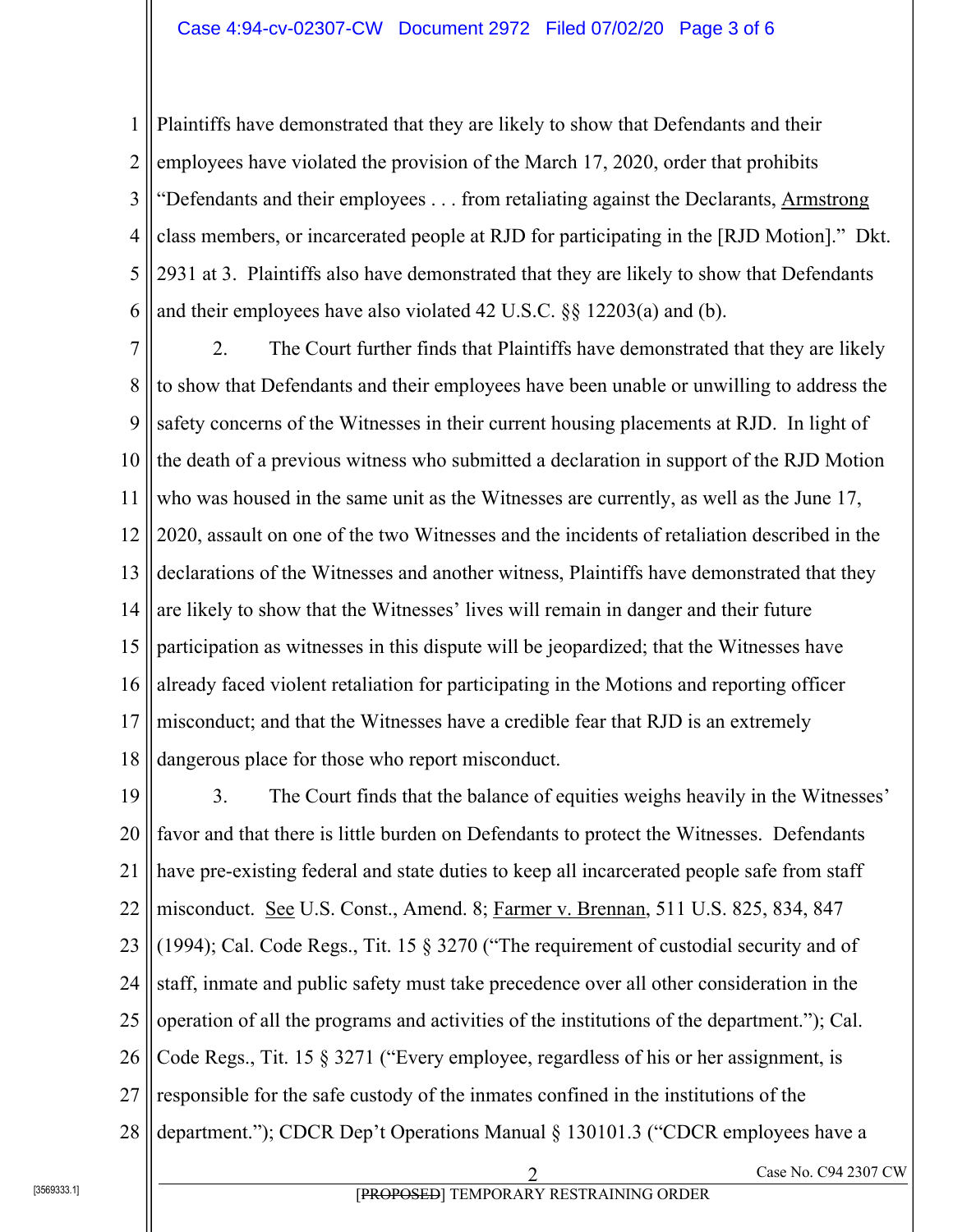1 2 3 4 5 6 responsibility to protect the offenders in their custody"). Any burdens on Defendants are outweighed by the burdens faced by the Witnesses—death, serious injury, and ongoing violations of their federal civil rights. See Hernandez v. Sessions, 872 F.3d 976, 996 (9th Cir. 2017) ("Faced with . . . preventable human suffering, [the Ninth Circuit] ha[s] little difficulty concluding that the balance of hardships tips decidedly in plaintiffs' favor.") (quotation omitted).

7 8 9 10 4. The Court further finds that the need for a safe placement must also take into account the COVID-19 pandemic sweeping through California's prisons. Both Witnesses have multiple COVID-19 risk factors, including their age and underlying health conditions.

11 12 13 14 15 16 5. Finally, the Court finds that the public has a strong interest "in enforcement of the ADA and in elimination of discrimination on the basis of disability." Enyart v. Nat'l Conference of Bar Examiners, Inc., 630 F.3d 1153, 1167 (9th Cir. 2011); see Hernandez v. Cty. of Monterey, 110 F. Supp. 3d 929, 958 (N.D. Cal. 2015). Accordingly, an order protecting the Witnesses for the exercise of their rights under the ADA and their participation in this litigation would serve the public interest.

6. The Court hereby ORDERS:

18 19 20 a. No later than July 6, 2020, at 4:00 p.m., Defendants shall develop and send by electronic mail to Plaintiffs' counsel a proposed plan for transferring the Witnesses to a custodial or community placement that:

21 22 23 24 25 26 27 28 i. Is not at RJD; ii. Is not administrative segregation or any other type of punitive housing; iii. Is not at a higher security level than the Witnesses' current classifications; iv. Provides at least equivalent access to programming opportunities, including compliance with the Coleman Program Guide;

v. Is as safe in light of COVID-19 risks as possible; and

17

[PROPOSED] TEMPORARY RESTRAINING ORDER

Case No. C94 2307 CW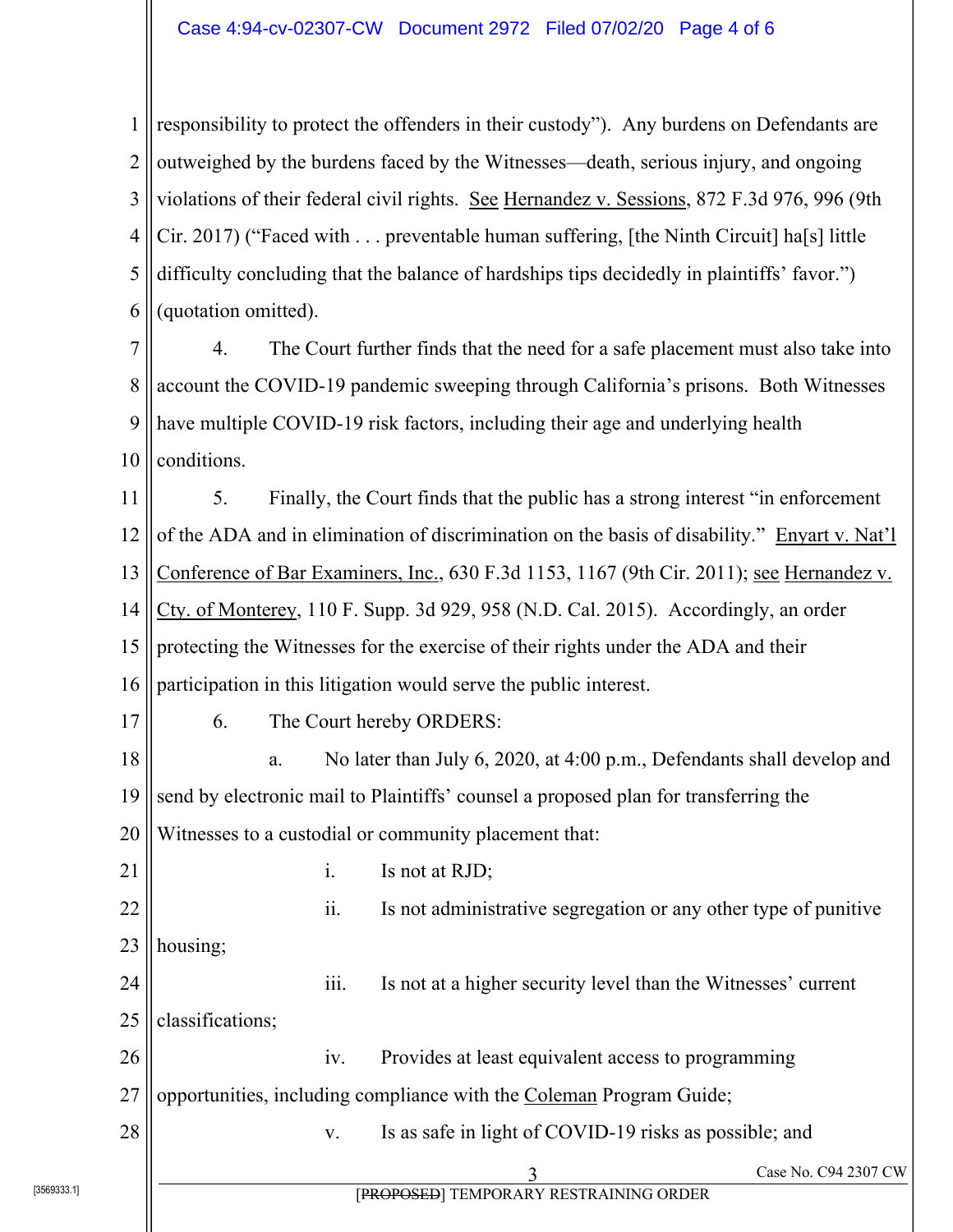1 2 3 4 5 6 7 8 9 10 11 12 13 14 15 16 17 18 19 20 21 22 23 24 25 26 27 28 Case No. C94 2307 CW vi. If the placement is custodial, complete surveillance camera coverage is preferable. b. If no such placement exists within the California Department of Corrections and Rehabilitation ("CDCR"), Defendants' proposed plan must include transferring the Witnesses to a placement in the community or another correctional system that meets the criteria in Paragraph 6.a., including the Federal Bureau of Prisons. c. No later than July 7, 2020, at noon, Defendants shall arrange for Plaintiffs' counsel to conduct separate confidential legal telephone calls with each of the two Witnesses. d. No later than July 8, 2020, at noon, the parties shall meet and confer to attempt to resolve any objections that Plaintiffs may have regarding Defendants' proposed plan. e. If, following the meet-and-confer session, the parties are in agreement regarding the plan, the parties shall file a joint status statement no later than July 9, 2020, at midnight, attaching the agreed-upon plan under seal, and the Court will enter an order adopting and mandating Defendants' compliance with the plan. f. If, following the meet-and-confer session, Plaintiffs have objections to Defendants' plan, then, no later than July 9, 2020, at midnight, the parties shall file a joint status statement setting forth each side's respective position and attaching under seal the plan Defendants propose to implement. Each side's statement of its position shall not exceed five pages. The Court will rule on Plaintiffs' motion for a temporary restraining order with respect to the transfer of the Witnesses shortly upon receipt of the joint statement. g. These remedies are all consistent with the Prison Litigation Reform Act's requirement that the Court's orders be narrowly drawn, extend no further than necessary to correct the violation of a federal right, and be the least intrusive means necessary to correct the violation. See 18 U.S.C. § 3626(a)(1)(A); Armstrong v. Brown, 768 F.3d 975, 985-86 (9th Cir. 2014).

[PROPOSED] TEMPORARY RESTRAINING ORDER